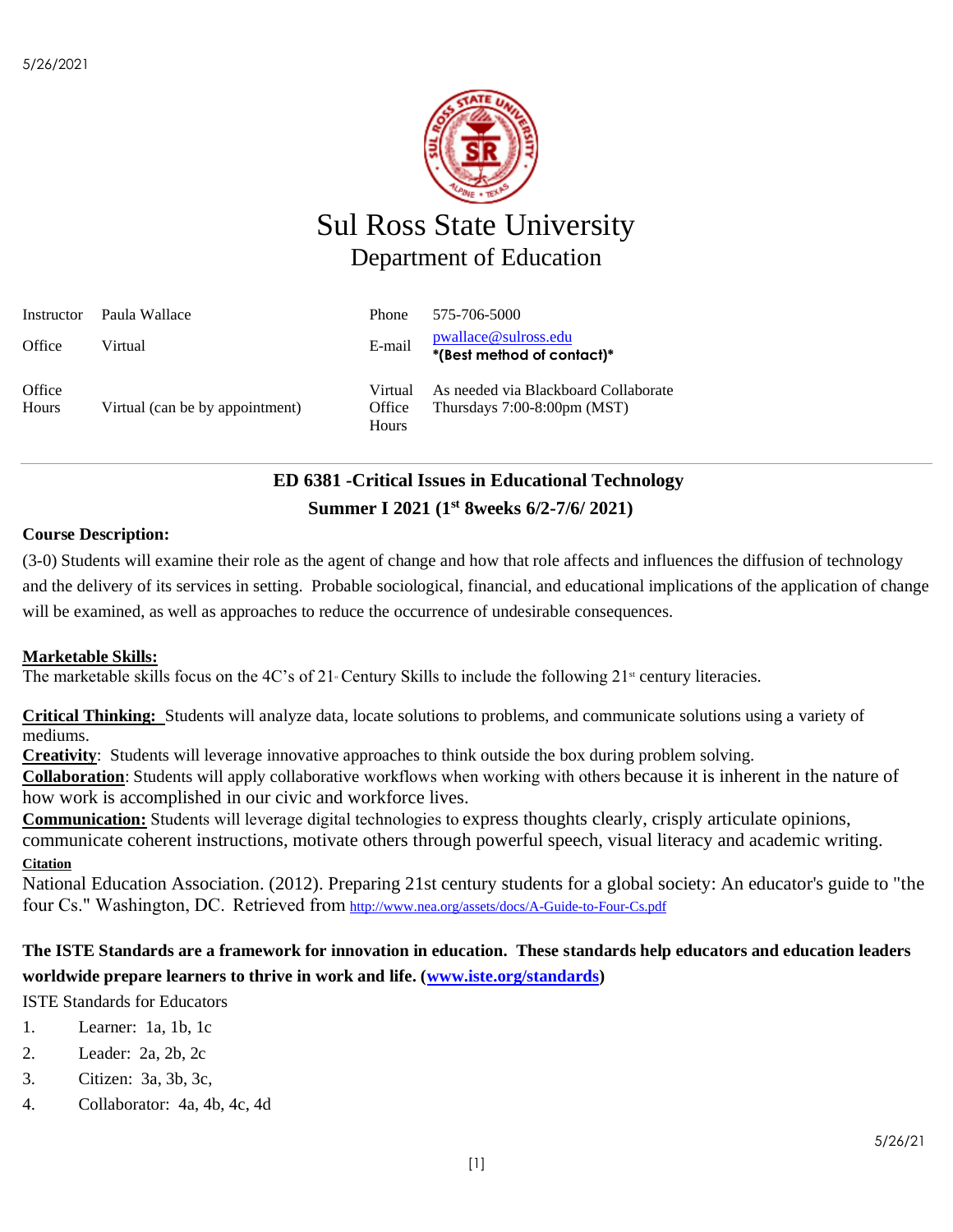#### 5/26/2021

- 5. Designer: 5a, 5b, 5c
- 6. Facilitator: 6b, 6c, 6d
- 7. Analyst: 7a, 7b, 7c

### ISTE Standards for Coaches

- 1. Change Agent: 1b, 1d, 1e
- 2. Connected Learner: 2b, 2c
- 3. Collaborator: 3b, 3c,
- 4. Learning Designer: 4a, 4b, 4c, 4d
- 5. Professional Learning Facilitator: 5a, 5b, 5c
- 6. Data-Driven Decision-Maker: 6a, 6b, 6c
- 7. Digital Citizen Advocate: 7a, 7b, 7c, 7d

# ISTE Standards for Educational Leaders

- 1. Equity and Citizenship Advocate: 1a, 1b, 1c, 1d
- 3. Empowering Leader: 3a, 3b, 3c, 3d
- 4. Systems Designer:
- 5. Connected Learner: 5a, 5b, 5c, 5d

### ISTE Standards for Administrators

- 1. Visionary Leadership: 1a, 1b
- 2. Digital Age Learning Culture: 2a, 2b, 2c, 2d, 2e
- 3. Excellence in Professional Practice: 3a, 3b, 3c, 3d
- 4. Systemic Improvement: 4a, 4b, 4d, 4e
- 5. Digital Citizenship: 5a, 5b, 5c, 5d

**Required Textbook:** None-provided by instructor [\(Open Resources Standards Rubric\)](https://www.achieve.org/files/AchieveOERRubrics.pdf)

#### **Required Readings: Provided in Blackboard Course (see reference page) Requirements:**

Students will:

- Participate and collaborate in online discussions, assignments, and activities
- Utilize Blackboard on the SRSU website to fulfill course requirements
- Utilize Voicethread links to participate in oral discussions
- Practice professional conduct and ethics and respectful learning exchanges
- Preserve confidentiality of information shared regarding student, family, or school district experiences
- Turn in assignments on or before the due day or be subject to a 5% reduction in grade for each day assignment is late

### **Course Requirements:**

- Attendance
	- Students should refer to the *Online Absence Policy* posted in Blackboard under the tab Course Information regarding participation in an online course.
- Daily Readings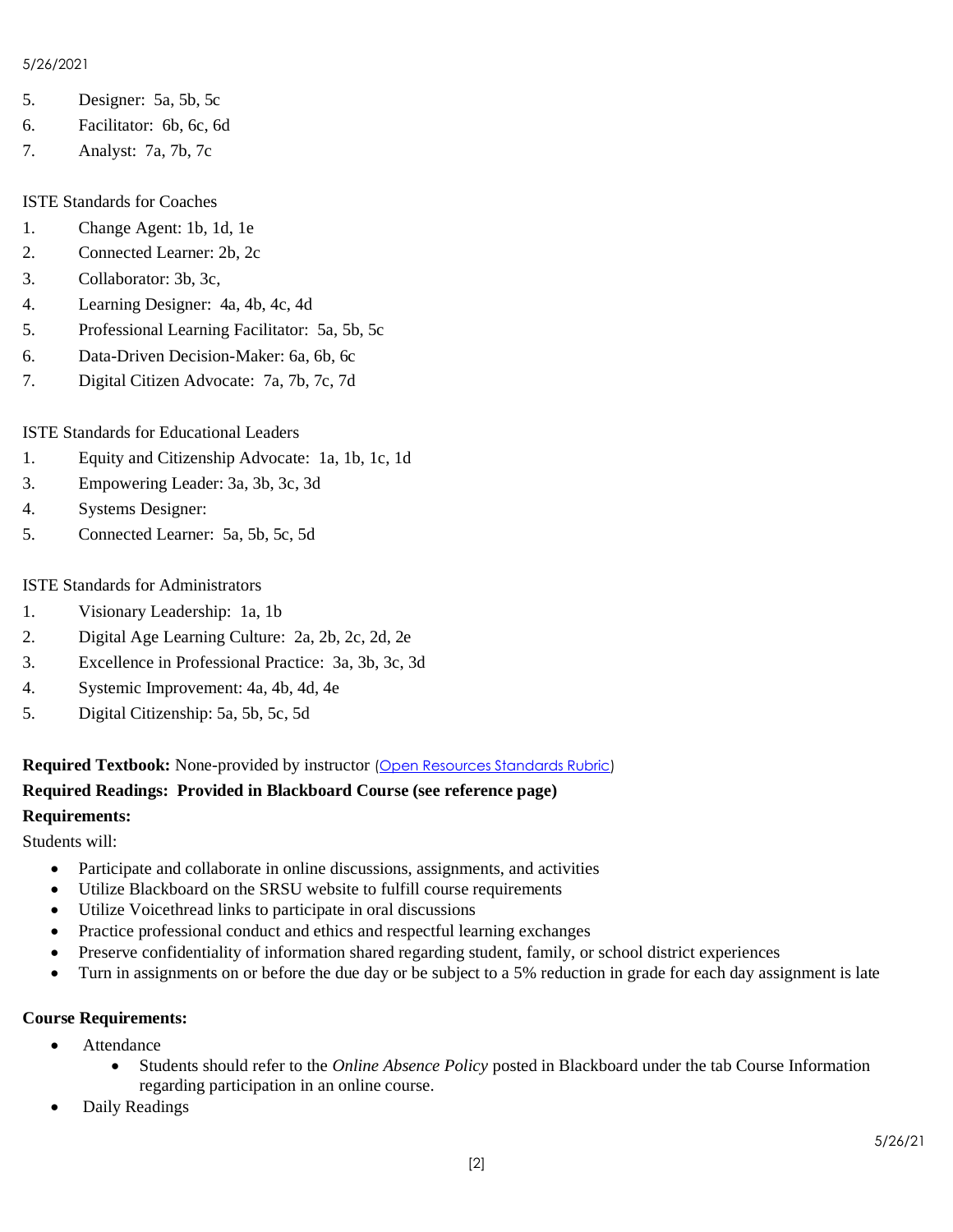• We will be covering an enormous amount of information in a **VERY** short amount of time because this is 40-day accelerated course. A large part of the **graduate student** responsibility in this course will be to devote time to the course information. Please note which and what information will be covered and read ahead to keep up with the rigorous pace of the course.

| <b>Assignments</b>              | <b>Number</b>  | <b>Points</b> | <b>Total</b> |
|---------------------------------|----------------|---------------|--------------|
| Unit 0                          |                |               |              |
| Written Introductory Discussion | $\mathbf{1}$   | 25            | 50           |
| <b>Blog Site</b>                | 1              | 50            | 50           |
| Academic Honesty Assignment     | 1              | 25            | 25           |
| Syllabus Quiz                   | $\mathbf{1}$   | 25            | 25           |
| <b>Unit 1-8</b>                 |                |               | $\bf{O}$     |
| Unit Blogs                      | 8              | 50            | 400          |
| <b>Oral Discussions</b>         | 4              | 50            | 200          |
| <b>Final Project Prep</b>       | $\overline{2}$ | 100           | 200          |
| <b>Final Project</b>            | $\mathbf{1}$   | 250           | 250          |
|                                 |                |               | 1200         |

# **Grading Policy:**

| A=1080-1200 |
|-------------|
|             |
| B=960-1079  |
|             |
| C=840-959   |
|             |
| D=720-839   |
|             |
| $< 720 = F$ |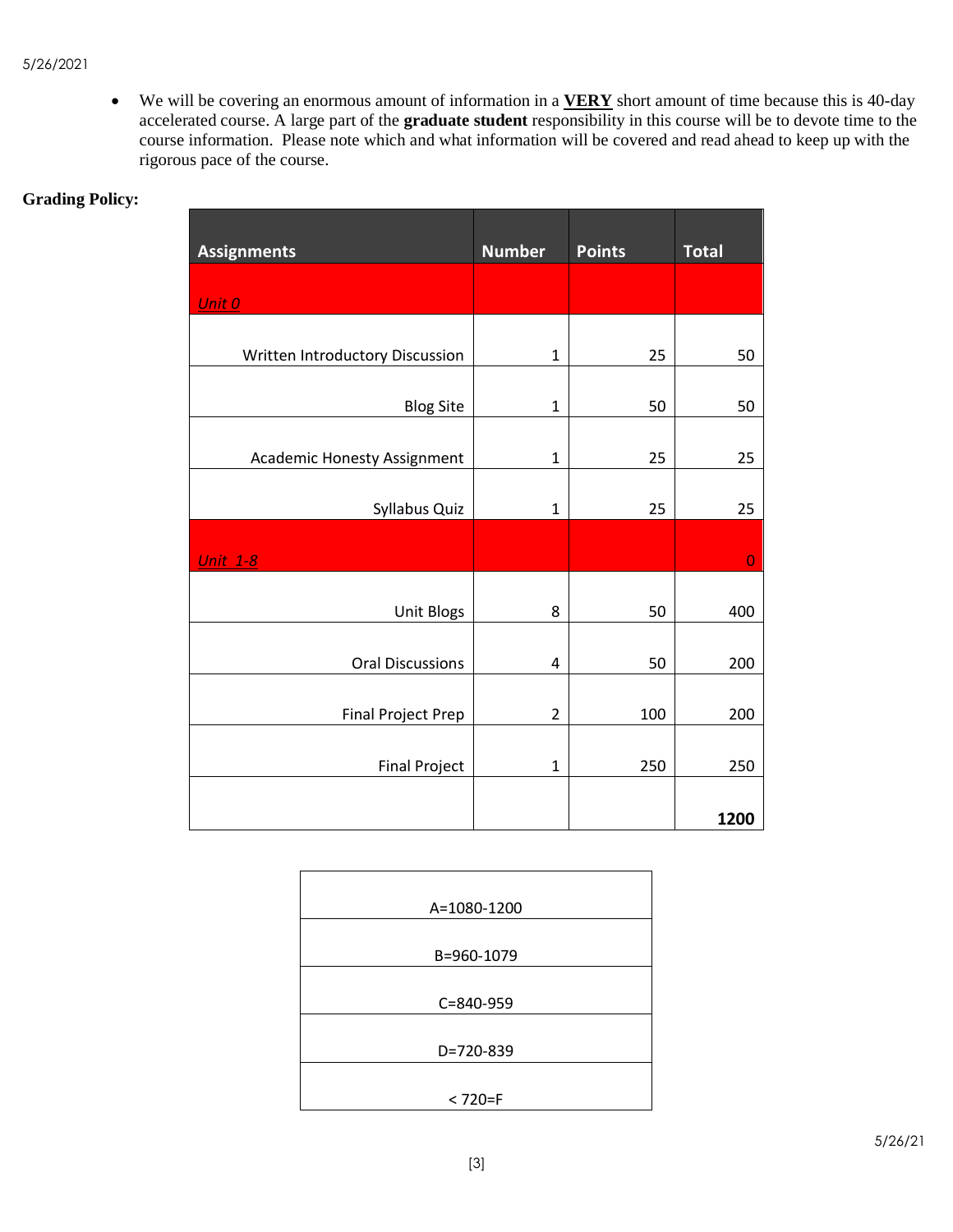| Course Schedule: All assignments are due on the scheduled date no later than 11:59 pm CST. |  |  |  |
|--------------------------------------------------------------------------------------------|--|--|--|
|                                                                                            |  |  |  |

|                      | <b>ASSIGNED WORK</b>                                                                         | <b>OPEN DATE</b> | <b>CLOSE DATE</b> |
|----------------------|----------------------------------------------------------------------------------------------|------------------|-------------------|
| Unit 0               | Course Information & Unit 0 Activities                                                       | 6/2/21           | 6/5/21            |
| Unit 1               | Critical Theory & Critical Issues. (Readings & Blog)                                         | 6/2/21           | 6/5/21            |
| Unit <sub>2</sub>    | Data Definitions, Systems, & Analytics (Readings & Blog)                                     | 6/2/21           | 6/9/21            |
|                      | Oral Discussion #1                                                                           | 6/2/21           | 6/11/21           |
| Unit 3               | Data Privacy/Security & Predictive Analytics/Modeling<br>(Readings & Blog)                   | 6/2/21           | 6/13/21           |
|                      | Project Preparation #1                                                                       | 6/2/21           | 6/15/21           |
| Unit 4               | Bandwidth, Emerging Technologies, & Second Level Digital Divide<br>(Readings & Blog)         | 6/2/21           | 6/17/21           |
|                      | Oral Discussion #2                                                                           | 6/2/21           | 6/19/21           |
| Unit 5               | Instruction Innovation & New Learning Models: Competency<br>Based Learning (Readings & Blog) | 6/2/21           | 6/21/21           |
| Unit 6               | E-Learning Support & Digital Literacy (Readings & Blog)                                      | 6/2/21           | 6/23/21           |
|                      | Oral Discussion #3                                                                           | 6/2/21           | 6/25/21           |
|                      | Project Prep #2                                                                              | 6/2/21           | 6/27/21           |
| Unit 7               | Professional Development & Digital Accessibility<br>(Readings & Blog)                        | 6/2/21           | 6/29/21           |
| Unit 8               | Education and Technology: Where Now? (Readings & Blog)                                       | 5/20/20          | 7/3/21            |
|                      | Oral Discussion #4                                                                           |                  | 7/5/21            |
| Capstone<br>Artifact | Final Project: 6 Technology Challenges Facing Education                                      |                  | 7/6/21            |

*All assignments are due on the scheduled date no later than 11:59 pm CST.* 

**Grading: All assignments are due on the date posted. Late work WILL NOT be accepted! The only exception to this is medical emergencies (doctor excuse required) or family death (your name must be listed in the obituary).** 

### **Program SLO Goals:**

• Design authentic, learner-driven activities and environments that recognize and accommodate learner variability and accessibility. Students will be able to identify common barriers and issues surrounding improper implementation of technological tools in the educational setting, workplace, and/or professional environments. Assessments: Digital Portfolio and Case Study

• Effectively model the International Society of Technology Education standards and good digital citizenship to inspire learners to use and integrate technology to create equitable and ongoing access to high-quality learning in an educational setting.

Assessments: Digital Portfolio, Blog, Case Study

• Plan, provide and evaluate the impact of professional learning for professionals and leaders to use technology to advance teaching and learning in an educational setting. Students will use the use both qualitative and quantitative data to inform their own instruction and professional learning.

Assessments: Digital Portfolio, Blog and Case Study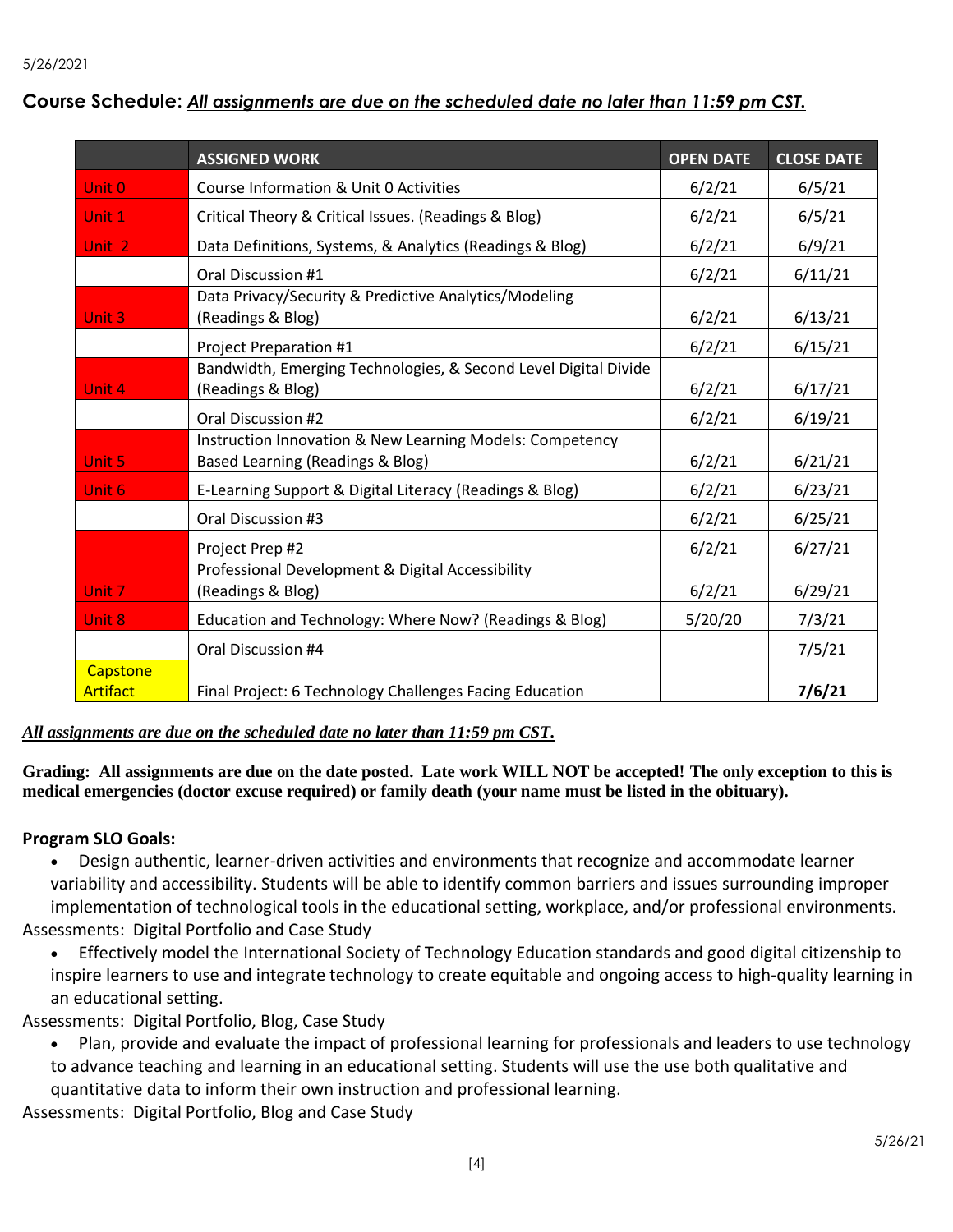#### 5/26/2021

• Understand and apply learning theoretical frameworks and instructional methods to instructional design to

facilitate engagement, systemic development, and authentic learning experiences.

Assessments: Digital Portfolio and Case Study

#### **Class will address the following Student Learning Outcomes (SLOs):**

This course is designed as an introduction to the field of instructional design and technology.

By the end of the course, students will be able to:

- Discuss the role of technology in educational settings
- Demonstrate an ability to question and critic technology adoption and utilization in an educational setting
- Demonstrate an understanding of the social, cultural, economic, and political context(s) technology decisions are made
- Demonstrate an understanding of the social, cultural, economic, and political effects technology adoption or non-adoption has in educational settings
- Discuss an agent's affects and influences on the diffusion of technology and the delivery of its services in an educational setting.

**Attendance Policy:** Students are expected to attend all scheduled on- campus classes. Prompt arrival for class is expected. Students in web-enhanced or web classes are expected to log in several times each week to the Blackboard course site on the Internet site. The instructor will monitor the Blackboard log-ins for attendance points. Students are to make themselves aware of the SRSU policies on Absences and Class Attendance posted in the SRSU Student Handbook. SRSU Class Attendance policy states "The instructors may, at their discretion, drop a student from a course when the student has a total of nine absences." SRSU policy states "An absence is defined as non-attendance in fifty minutes of class; for example, non-attendance in a one and one-half hour class will constitute one and one-half absences and non-attendance in a three hour class will constitute three absences." Therefore, nonattendance for Weekend Format classes calculates to: Saturday (7 hrs of class time) = 8.4 absences and Sunday (4 hrs of class time)  $= 4.8$  absences. Make up work is at the discretion of the instructor as it relates to "explained or excused" absences. The Absences/Class Attendance policy includes all absences excused or unexcused. In this course you are expected to attend all classes, to be punctual, and to complete all assignments on time.

### **Students with Special Needs:**

Sul Ross State University (SRSU) is committed to equal access in compliance with Americans with Disabilities Act of 1973. It is SRSU policy to provide reasonable accommodations to students with documented disabilities. It is the Student's responsibility to initiate a request. Please contact me, Ms. Rebecca Greathouse Wren, M.Ed., LPC-S, Director/Counselor, Accessibility Services Coordinator, Ferguson Hall (Suite 112) at 432.837.8203; mailing address is P.O. Box C-122, Sul Ross State University, Alpine, Texas 79832. Students should then contact the instructor as soon as possible to initiate the recommended accommodations.

**Tobacco Policy:** Tobacco is not permitted on the Sul Ross campus.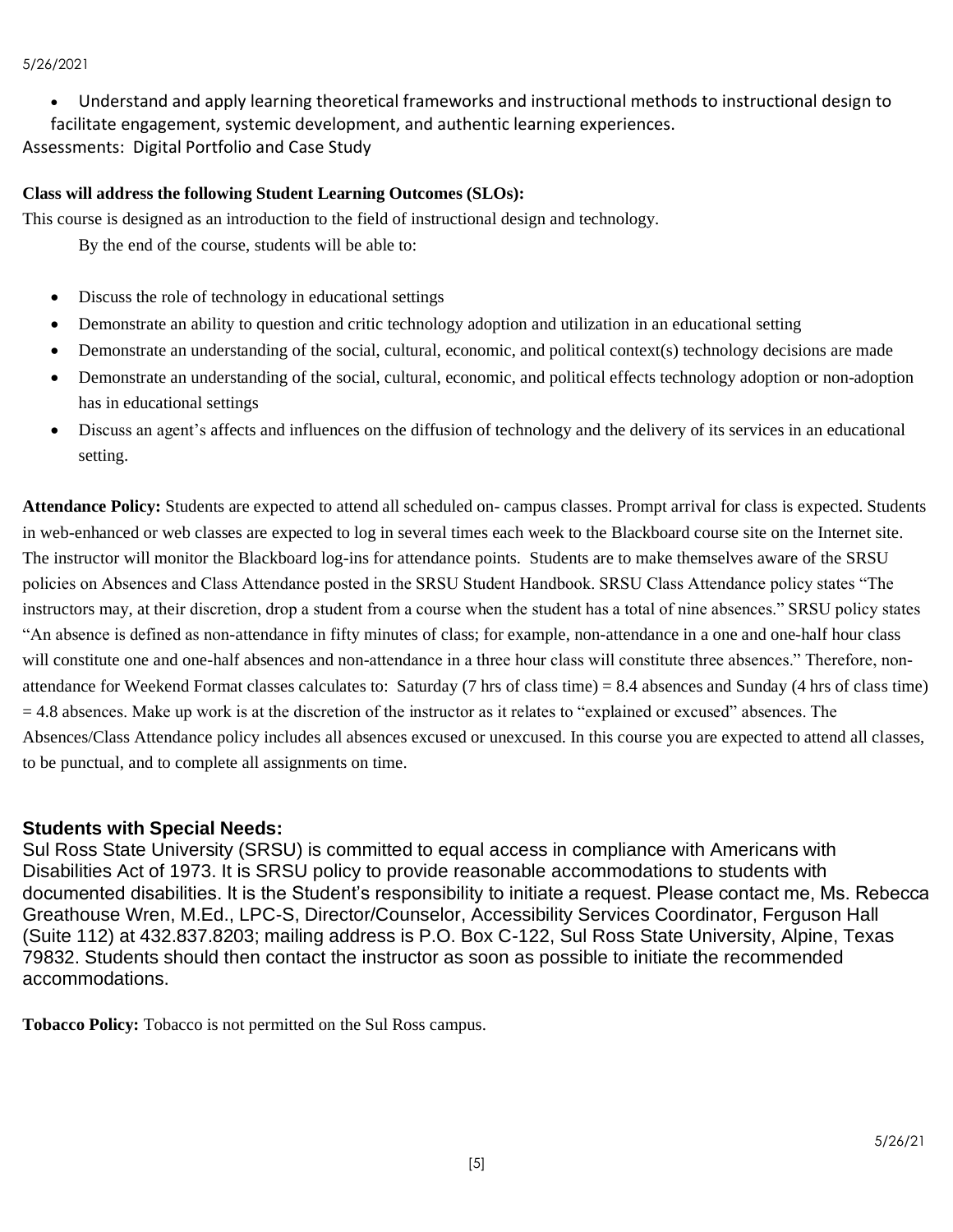#### 5/26/2021

**Academic Integrity**: Students in this class are expected to demonstrate scholarly behavior and academic honesty in the use of

intellectual property. A scholar is expected to be punctual, prepared, and focused. Examples of academic dishonesty include but are not limited to:

Turning in work as original that was used in whole or part for another course and/or professor; turning in another person's work as one's own; copying from professional works or internet sites without citation.

#### **Distance Education Students:**

*Distance Education Statement*: Students enrolled in distance education courses have equal access to the university's academic support services, such as Smarthinking, library resources, such as online databases, and instructional technology support. For more information about accessing these resources, visit the SRSU website. Students should correspond using Sul Ross email accounts and submit online assignments through Blackboard, which requires secure login information to verify students' identities and to protect students' information. *[If the course requires students to take proctored exams or to purchase additional software or equipment, please describe those requirements here.]* The procedures for filing a student complaint are included in the student handbook. Students enrolled in distance education courses at Sul Ross are expected to adhere to all policies pertaining to academic honesty and appropriate student conduct, as described in the student handbook. Students in web-based courses must maintain appropriate equipment and software, according to the needs and requirements of the course, as outlined on the SRSU website.

To get help with Blackboard, follow this link<https://www.sulross.edu/bb>or contact:

SUL ROSS HELP DESK [techassist.sulross.edu](https://techassist.sulross.edu/) 432-837- 8888

**This course syllabus is intended to be a guide and may be amended at any time.**